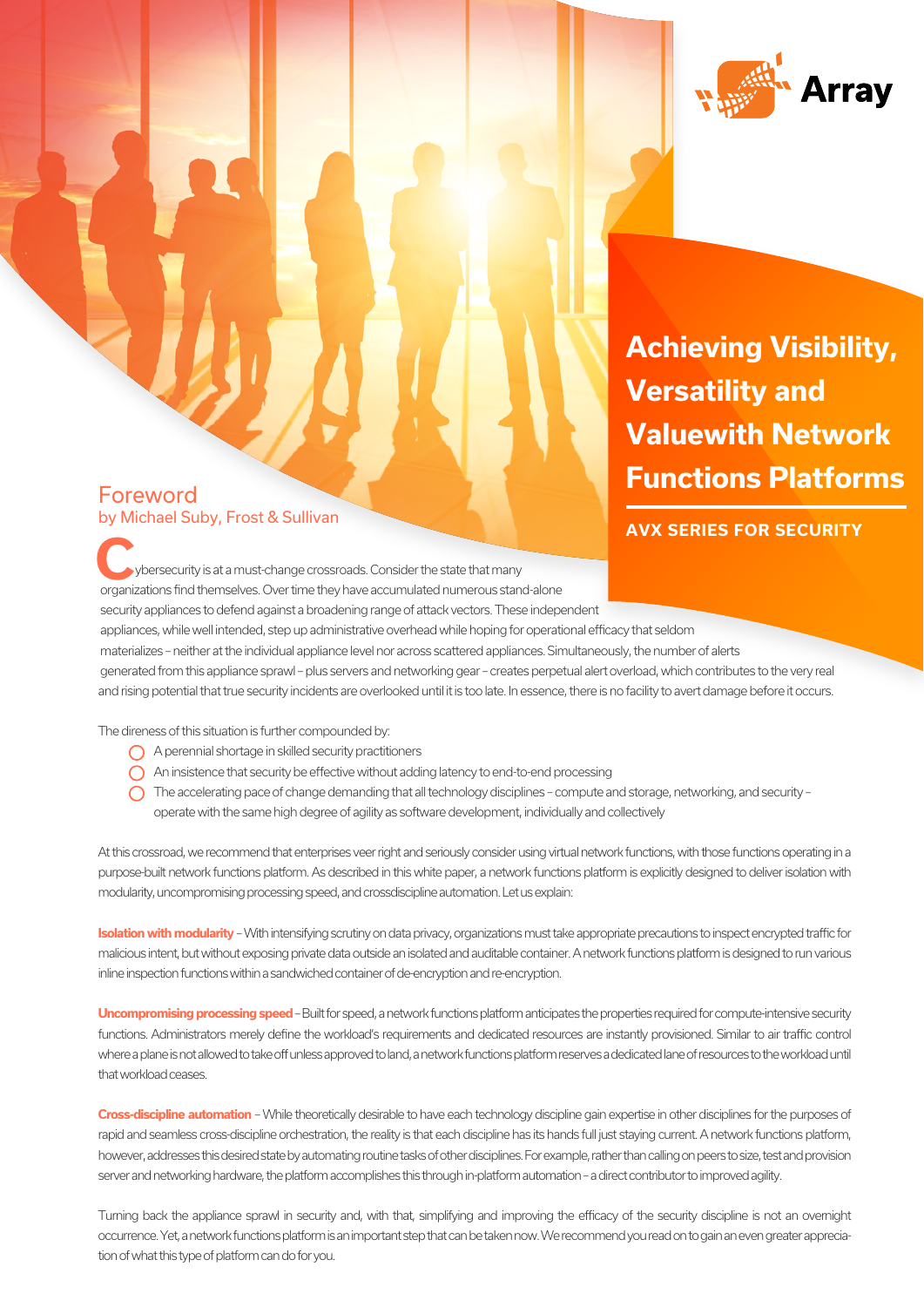

Security is a constantly evolving challenge for IT teams – evildoers continually change their tactics and explore new threat vectors in an attempt to exploit enterprise assets and personal information. To successfully defend against these chameleon-like threats requires approaches that are equally versatile and provide broader and deeper levels of visibility.

Virtualizing networking and security functions – commonly described as NFV – holds significant promise for a more adaptive approach to security; however, adoption has been slowed due to operational, organizational and ROI concerns, among others.

Recently, a new class of products, referred to as Network Functions Platforms, has started to receive coverage by the IT industry press. The name hints at something to do with NFV, but that's only part of the story. A deeper dive will help clarify just what this solution category can do for enterprise security as a whole, and shine a light on some compelling new security use cases.

First, it is important to understand the current virtualization landscape as it relates to networking, security and enterprise adoption.

- C Consensus among recent market surveys and analyst reports indicates that although only a small number of enterprises have implemented virtualized networking and security in their production networks, greater than half of all businesses are currently analyzing strategies and vendors.
- $\bigcap$  The key driving factors for considering virtual networking are 1) a desire to accelerate the provisioning of services and 2) to gain greater agility and efficiency in leveraging IT infrastructure. Additional business drivers include anticipated reductions in CAPEX and OPEX – all factors that hold particular relevance for IT security.
- $\bigcirc$  Standing in the way of faster and more widespread adoption are concerns around 1) organizational disruption among server, virtualization, networking and security teams, 2) skills deficits with respect to new technology, 3) the lack of maturity of current solutions, 4) inability to clearly define ROI and 5) ensuring enterprise-class performance and security.

The takeaway is that there is a clear interest in virtualizing networking and security functions on the part of enterprises, driven by the need to become more 'cloudy' and software-centric in their approach to supporting IT requirements. Enter the Network Functions Platform, a virtualized hardware platform that is purposebuilt to run networking and security virtual appliances (VAs), while at the same time addressing challenges to NFV adoption and providing enhanced visibility and greater versatility in responding to today's continually evolving security landscape.

# What is a Network Functions Platform?

Think of the Network Functions Platform as a virtualized server on steroids, a compute environment specifically designed to run security and networking workloads. Because security functions such as next-generation firewalls, Web application firewalls, DDoS protection and SSL VPNs are more compute-intensive as compared to application workloads, the Network Functions Platform is engineered from both a hardware and software perspective for scalability and performance SLAs.

Service agility with guaranteed performance is a combination not previously available to IT managers. Virtual appliances offer great agility, but because they typically run on commercial off-the-shelf (COTS) servers, performance suffers – especially for resourceconsuming security VAs. Conversely, while dedicated hardware appliances offer the guaranteed performance required by security services, they do not provide the agility needed in dynamic environments. Thus, Network Functions Platforms offer the best of both worlds: the flexibility of software and the performance guarantees of hardware.

Importantly, the Network Functions Platform is also designed to mitigate organizational disruption and skill deficit concerns by abstracting and automating tasks that otherwise would entail complicated server, virtualization and network configuration. Let's look at three primary inhibitors to broader adoption of networking and security virtualization, and how they are resolved by Network Functions Platforms.

1

**Organizational Silos** – The concern is that security teams have a strong core competency in security, but in many cases operate independent of networking, server and virtualization teams. NFV initiatives can span multiple areas of operation and as a result run the risk of devolving into organizational gridlock.

The Network Functions Platform is an appliance that may be purchased and deployed by the security team, without the need to involve network, server or virtualization teams. Because the platform is purpose-built, preconfigured and highly automated, the security team most likely possesses all necessary skills, and will not need to reply upon networking, server or virtualization groups for assistance.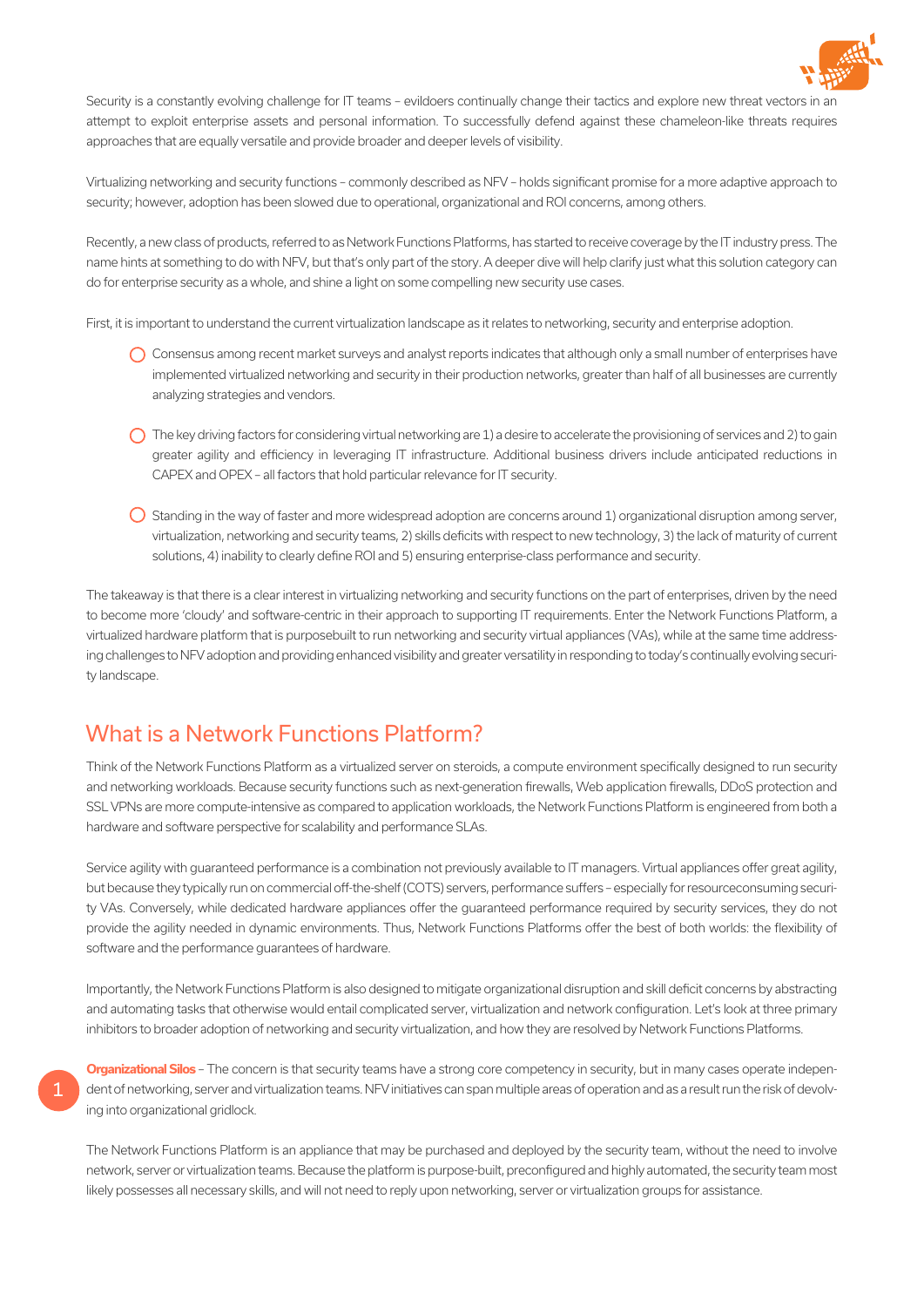

### Variable Size Instances

Mix and match 32 entry, 16 small, 8 medium or 4 large VAs or VNFs

#### Pay-As-You-Go

Purchase and deploy VAs and VNFs in proportion to business requirements

> Elimin by autor virt hard



### Variable Size Functions

Deploy ADC, WAF, DDoS, SSL VPN, NGFW and other functions from Array or 3rd party vendors

### Management Automation

Integrate with existing MNS and cloud management platforms via RESTful APIs

| Simplified<br>Configuration<br>inates complexity<br>omatically assigning<br>irtual appliance<br>dware resources | 讇<br><b>CPU</b> | ssL<br><b>SSL</b> | <b>Hypervisor Management</b><br>· ممال)<br><b>Imammi</b><br><b>RAM</b> | ₿₿₿<br>1/O | Guaranteed<br>Performance<br>Dedicated CPU, SSL,<br>RAM and I/O per VA<br>and/or VNF ensures<br>quaranteed performance |
|-----------------------------------------------------------------------------------------------------------------|-----------------|-------------------|------------------------------------------------------------------------|------------|------------------------------------------------------------------------------------------------------------------------|
|                                                                                                                 |                 |                   |                                                                        |            |                                                                                                                        |

**Skills Deficits** – As mentioned, virtualizing networking and security functions requires new skill sets, knowledge beyond the domain of some security teams (and perhaps not even possessed by server and virtualization teams in some instances). This includes everything from selecting server configuration, to resource allocation, to service chaining. Without the requisite knowledge, any initiative will ultimately fail.

The Network Functions Platform fully automates and abstracts tasks such as hypervisor management, CPU pinning, NUMA boundary settings, SR-IOV, DPDK, driver considerations, physical and virtual port mapping and many other factors; all that is left for the security team to do is select a desired function and an appropriately-sized instance.

In addition, the intuitive WebUI management system provided by the Network Functions Platform simplifies creation of service flows between hosted security VAs – for example, one or more ADC instances performing SSL decryption and encryption and load balancing traffic flows across multiple IPS/IDS, DDoS, WAF and data loss prevention instances on the same Network Functions Platform – eliminating the need for specialized skills or involving server and virtualization teams. The Network Functions Platforms allow security teams, and the business, to become more software-centric in the near term with minimum operational or organizational disruption.

## 3

2

Performance and SLAs - Many security services are business-critical and are often subject to high-volume traffic and complex configurations, as well as the need to consider their impact on the end-user experience. Anticipated virtualization benefits such as reducing time to deploy or becoming more agile and efficient in the use of IT infrastructure do not outweigh the cost to the business should a solution underperform.

As mentioned, commodity virtualized servers were designed for application workloads, not security workloads. Generalpurpose hardware, hypervisor overhead, VM contention and virtual switches can all conspire to rob security services of the performance needed to meet and maintain necessary SLAs.

In contrast, the Network Functions Platform provides performance for VAs that is on par with hardware-based security appliances, and is also capable of providing guaranteed performance for each VA deployed on the platform.

Boasting a system architecture that is purpose-built for networking and security, the Network Functions Platform partitions hypervisor management resources such that they do not impact or become impacted by hosted VAs.

In addition, each VA is assigned dedicated resources (CPU cores, hardware SSL, memory, virtual ports and physical interfaces) that are unavailable to other hosted functions. The result is a solution that combines the agility of cloud and virtualization with the performance of dedicated hardware appliances.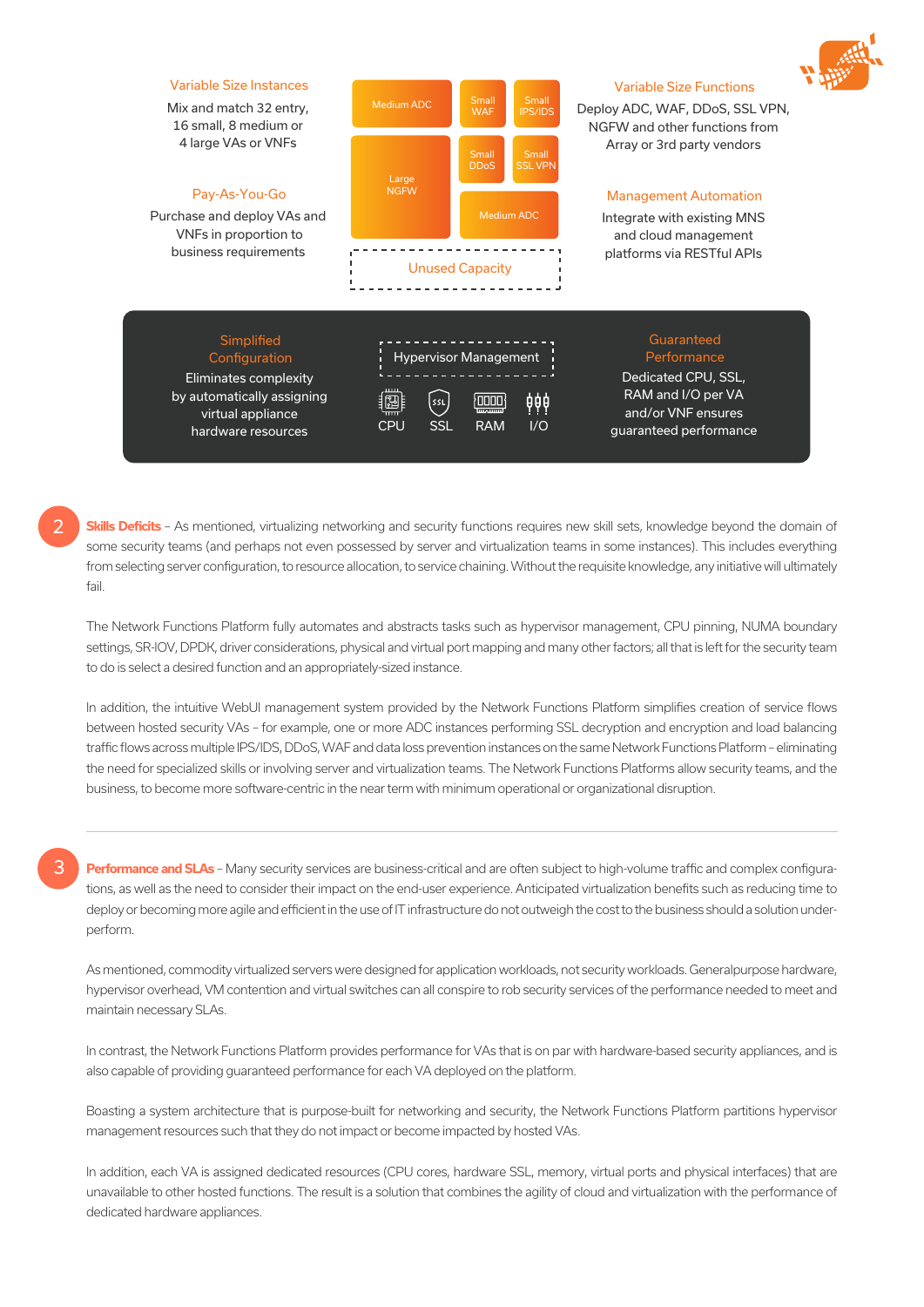

# Array Networks AVX Series Network Functions Platforms for Security

A significant concern regarding networking and security virtualization is the need to establish demonstrable ROI. Perhaps the best way to build a business case for broader and more rapid adoption is to identify solutions that are simple and self-contained – solutions that solve immediate security requirements, while at the same time laying a foundation and migration path to more advanced NFV implementations in the future.

Security is a use case where Network Functions Platforms can provide a compelling alternative deployment model – one that provides visibility to SSL-encrypted traffic, protects against DDoS and other application-level attacks, and allows services to be securely interconnected within a high-performance, selfcontained environment.

First, we'll look at using a Network Functions Platform as a method for gaining visibility to encrypted traffic by using SSL intercept in combination with service-chained security functions. Next, we'll look at using Array's platform to guard against DDoS and other application level attacks. Finally, we'll look at the platform as a means to concentrate security services such as SSL VPN and next-generation firewalls

## SSL Intercept Scalable Visibility and Security for SSL-Encrypted Traffic

An increasing majority of web traffic is secured using SSL, and while encryption improves security, hackers are using SSL as a cloak to deliver malicious payloads. Because firewalls, IDS/IPS, data loss prevention and similar solutions often lack visibility into encrypted traffic, they can allow malware and other threats to traverse the network uninspected and therefore un-remediated. For solutions that do support decryption, high-volume SSL traffic commonly overwhelms system resources and impacts performance.

To address these challenges of visibility, flexibility and performance scalability, Array's SSL intercept (SSLi) solution decrypts SSL traffic to allow inspection and remediation by virtualized security functions running on the Network Functions Platform. Once inspected for attacks, intrusion and data exfiltration attempts, traffic is re-encrypted and forwarded to its final destination.

In the SSLi solution architecture shown below, two virtual ADCs are deployed as bookends on the Network Functions Platform – one for decryption and one for re-encryption. Each virtual ADC benefits from hardware-accelerated SSL, effectively offloading this compute-intensive function from the security VAs to ensure solution scalability. Multiple security virtual appliances are then service chained between the virtual ADCs to create a fully secure, self-contained solution for inspecting temporary cleartext traffic.

In addition to providing scalable visibility to encrypted traffic, the SSL intercept solution load balances traffic across hosted security virtual appliances to assure service availability and supports a unique Web classification capability aimed at providing selective decryption for sensitive traffic. For example, HIPAA and other regulations require that traffic to and from medical, financial and certain other sites remain intact to protect sensitive personal information. As an added value, SSLi consolidates security services on a single streamlined platform that reduces CapEx and OpEx costs associated with space, power, cooling and provisioning.

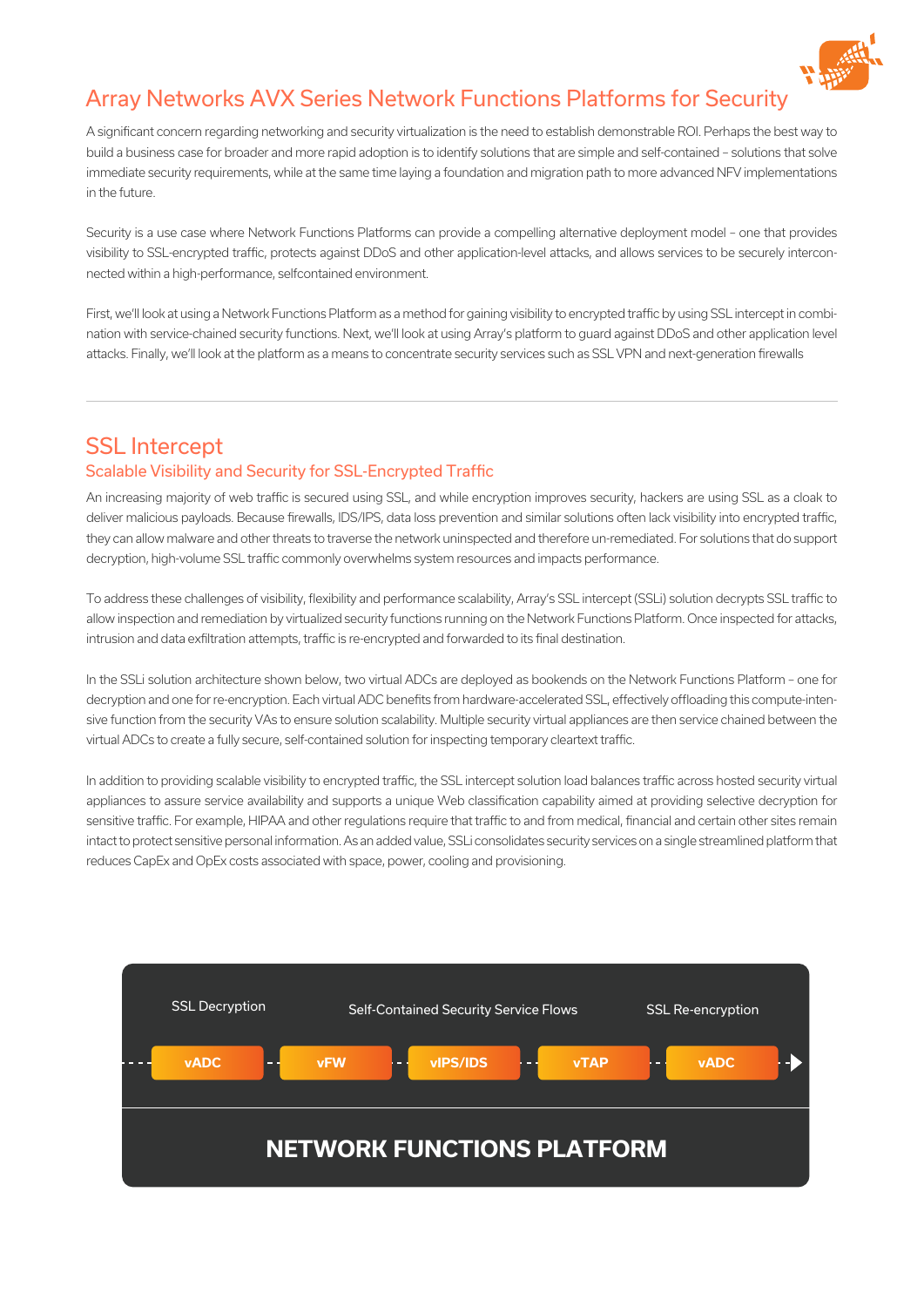

# DDoS Protection

### High-Performance, Multi-Layer Attack Prevention

DDoS attacks can be an IT department's worst nightmare. Because they combine high-volume traffic clogging with applicationtargeted techniques, these stealthy attacks can disrupt services for legitimate users and even take down applications or entire networks.

While there are proven techniques to mitigate DDoS attacks, there is a downside that many vendors prefer not to mention: each technique is compute-intensive; in other words, they can each warrant an entire hardware-based appliance in order to run in their power band. By activating them simultaneously on a single appliance integrated with other functions such as web application firewalls (WAF), the ability to protect against DDoS attacks in a scalable manner suffers.

By contrast, Array's Network Functions Platform supports computeintensive DDoS capabilities with guaranteed, hardware-like high performance. By using separate virtual appliances for network, session and application layer protection, and separate virtual appliances for security-enhancing load balancing, SSL offload and WAF capabilities, multiple lines of defense can be established without negatively impacting the end-user experience.

DDoS protection supports both always-on (inline) and ondemand configuration, and may be deployed in front of firewalls for network-layer scrubbing, or behind firewalls – closer to servers – for application-layer scrubbing. Network Functions Platforms may be used to host Array's DDoS, WAF and ADC services with built-in machine learning, or best-of-breed 3rdparty DDoS virtual appliances.



# Service Concentration

### Consolidating Next-Generation Firewalls and SSL VPNs

Over time, many larger organizations and service providers accumulate a fleet of firewalls, SSL VPNs and other dedicated security appliances. This is driven by the demand from individual use cases, applications, departments and customers for separation that keeps their operations secure, and for performance undisturbed by competing demands.

For security and network operations teams, the downside to this approach is the fixed and inflexible nature of hardware appliances, as well as the CAPEX cost of expensive hardware and the OPEX cost of space, power and cooling.

By contrast, Network Functions Platforms enable a multi-tenant approach that maintains hardware-like isolation and guaranteed performance. Each security virtual appliance is fully separate, with reserved CPU, SSL, memory and I/O resources that provide guaranteed performance. Both CAPEX and OPEX can be reduced without sacrificing security, availability or performance.

Through the use of Network Functions Platforms, security teams experience tremendous gains in terms of service concentration and consolidation.

For example, the equivalent of up to 16 dedicated firewall appliances can be consolidated on a single Network Function Platform – while maintaining an equivalent level of performance for each service. In addition, by consolidating security services on Array platforms, operations teams gain the ability to remotely provision on-demand services, scale up or out as needed, repurpose resources to meet the changing requirements of various applications, departments and customers, and integrate with management automation and orchestration systems for enhanced business agility.